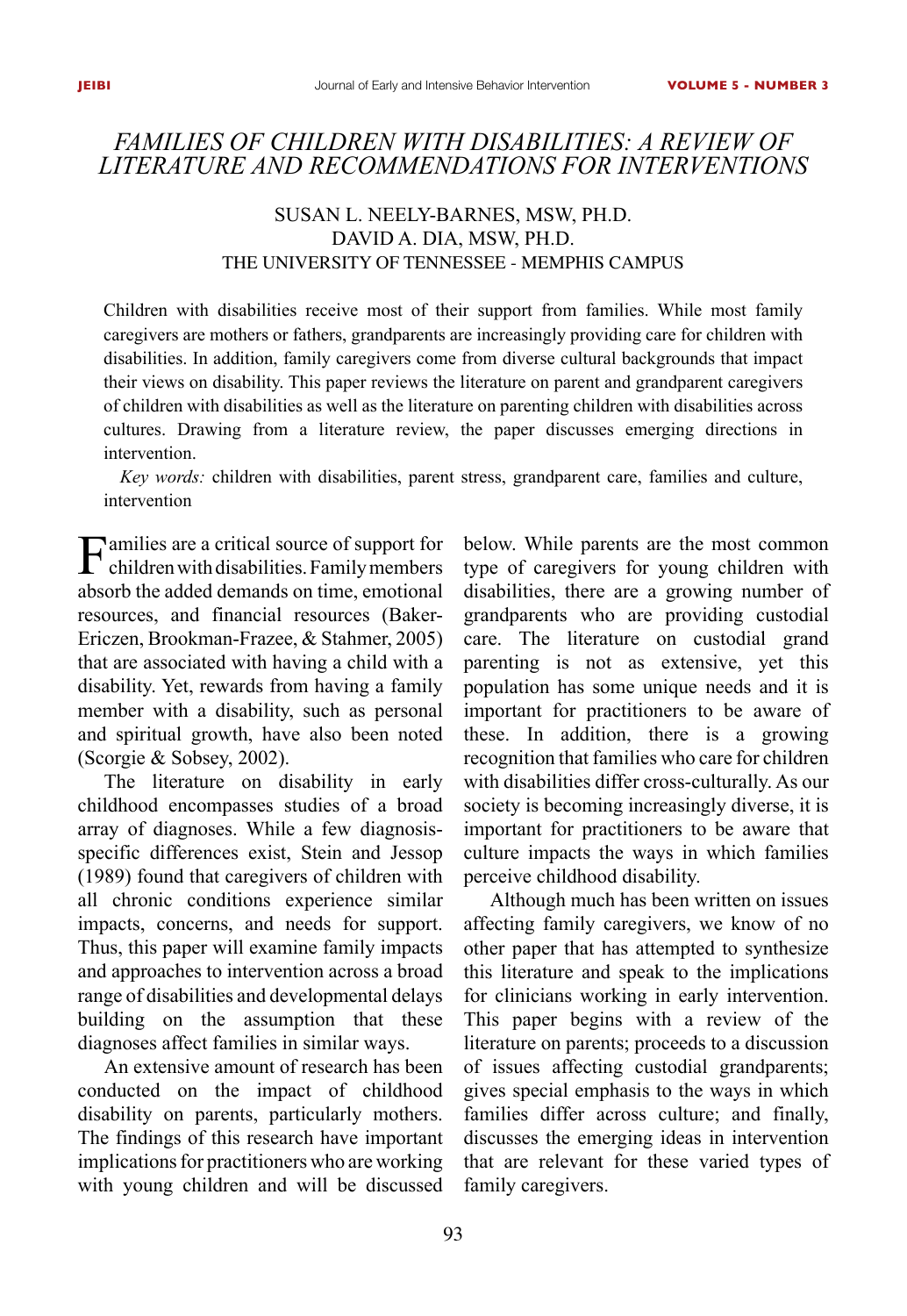### **PARENTS**

The view that having a child with an intellectual or developmental disability creates negative family outcomes including added stress and parental depression has underpinned much of the research of the past three decades (see Baxter, Cummins, & Yiolitis, 2000; Hayden & Goldman, 1996 for a review). Yet, research on this subject has suggested varying outcomes for families. In support of the view that disability leads to negative outcomes, a couple of comparative studies have noted greater stress in parents of children with disabilities than parents of children without disabilities (Baker-Ericzen, Brookman-Frazee, & Stahmer, 2005; Dyson, 1997). Likewise, two studies, focusing specifically on mothers, have found that mothers of children with mental retardation experience more depression than those of typically developing children when compared using the Beck Depression Inventory (Olsson & Hwang, 2001) and the Center for Epidemiologic Studies Depression Scales (Blacher, Shapiro, & Fusco, 1997). Although these studies suggest a relationship between childhood disability and parent stress or depression, it is important to note that they did not control for variations related to the diagnosis or care demands associated with the disability.

When the parental experience has been examined across diagnoses, some differences have been noted. Parents of children with Down syndrome have been found to experience less stress (Ricci & Hodapp, 2003), depression (Abbeduto, Seltzer, Shattuck, Krauss, Orsmond, & Murphy, 2004), and pessimism (Lewis, Abbeduto, Murphy, Richmond, Giles, Bruno, et. al., 2006) than parents of children with other diagnoses, particularly autism. In addition, childhood disability may not be as stressful for families as childhood illness. A comparative study of families of children with physical disabilities versus families of children with cancer found higher stress levels in the families dealing with cancer (Hung, Wu, & Yeh, 2004).

## *Behavior problems and care needs*

Other studies indicate that it may not be the diagnosis, but rather the child characteristics associated with the diagnosis (e.g. behavior problems or care needs) that are the key predictors of negative family impact. When controlling for behavioral problems, Baker, Blacher, and Olsson (2005) found no differences in depression, wellbeing, and marital adjustment for families with and without children with disabilities. In addition to this comparative study, many noncomparative studies have noted poorer family outcomes associated with child behavior problems. Child maladaptive behavior has been associated with increased burden and stress (Heller, Hsieh, & Rowitz, 1997; Saloviita, Italinna, & Leinonen, 2003; Simmerman, Blacher, & Baker, 2001), poorer parenting efficacy (Kersh, Hedvat, Hauser-Cram, & Warfield, 2006), poorer parental mental health (Herring, Gray, Taffe, Tonge, Sweeney, & Einfeld, 2006), and poorer marital adjustment (Simmerman,Blacher, & Baker, 2001). These findings have important implications for practitioners working in behavioral intervention as they suggest that improvements in the child's behavior may lead to decreased parental stress and improved parental mental health.

Aside from behavior, other types of care demands can create stress and burden for families. Personal care needs (Neely-Barnes & Marcenko, 2004; Plant & Sanders, 2007; Warfield, 2001), adaptive behavior deficits (McCarthy, Cuskelly, van Kraayenoord, & Cohen, 2006; Saloviita et al., 2003), and medical needs (Neely-Barnes & Marcenko, 2004) have been associated with negative family impact, stress, and burden. Thus, research suggests that family outcomes may not be determined by simply the presence or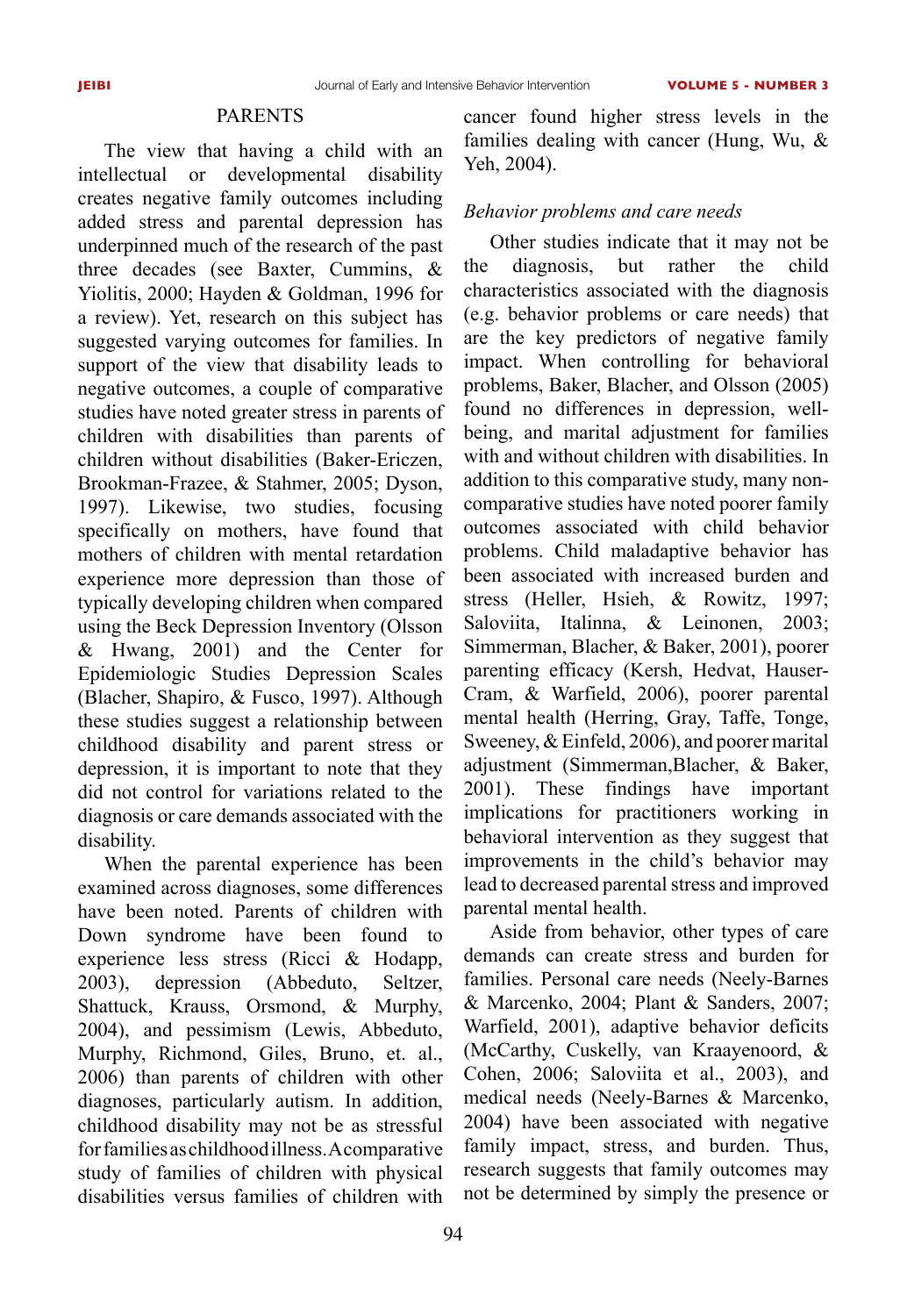absence of a disability. Maladaptive behavior and care needs may be the more important risk factors for family impact and stress.

## *Marital adjustment and family functioning*

In addition, the way the family functions in response to the child's disability has a critical relationship to family outcomes. Researchers have noted that marital and family functioning may be far more important predictors of parenting stress and depression than the presence or absence of childhood disability. Abbeduto et.al. (2004) found that diagnosis-specific differences in parenting stress disappeared when child behavior, parental coping style, maternal education, family income, age of the child, and number of children in the family were controlled. Kersh, et al. (2006) found when controlling for marital quality, neither child functioning nor child behaviors were significant predictors of maternal and paternal depressive symptoms or parenting stress. Smith, Oliver, and Innocenti (2001) noted that although poor social skills in the child were a predictor of parent stress, family functioning was a much stronger predictor. The causal directions between stress and family functioning cannot be determined from these findings. Yet, these studies point to the need for practitioners to pay attention to parental relationships and overall family functioning because these can be important risk factors for parental stress.

Although several studies have examined the negative impacts of poor family functioning, Lustig (1997) found that most families of children with disabilities do not experience poor functioning. In a study of family typologies, Lustig found that most families of children with disabilities displayed either a coherent or flexible profile, and that only 7% of families exhibited a vulnerable profile which was characterized by a lack of functioning, coherence, resources, and adaptability. The results of Lustig's research suggest that families of children with a

disability may not experience more difficulties with functioning than other families. Thus, practitioners should not equate poor family functioning with childhood disability. While poor family functioning may be a risk factor for stress when it is present, many families function quite well.

# *Parental self-efficacy and cognitive appraisal*

Several studies have pointed to the importance of parental cognitions and coping styles in predicting outcomes for families. Hastings and Brown (2002) found that when controlling for parental self-efficacy, the relationship between child behavior problems and parental stress was non-significant. In other words, the parents' belief that they could manage the care giving tasks was more important in predicting stress than the child's behavior. In addition, Plant and Sanders (2007) noted that when controlling for cognitive appraisal of care giving responsibilities, the relationship between child adaptive behavior and caregiver stress was no longer significant. When the parents' cognitive appraisal was accounted for in the study, only difficulty of care giving tasks significantly predicted caregiver stress. Likewise, Lustig (2002) found that families who could re-frame the disability in a positive way and perceived themselves as competent rather than passive had better family adjustment. Weinger (1999) found that mothers with a more positive perception of the child with a disability rated their family functioning higher. Finally, research indicates that how each parent copes with the disability may impact the spouse's coping. Hastings, Kovshoff, Ward, degli Espinosa, Brown, and Remington (2005) noted that spousal depression was a significant predictor of stress in both mothers and fathers. Thus, the literature suggests that practitioners need to pay close attention to how families define their experience of caring for a child with a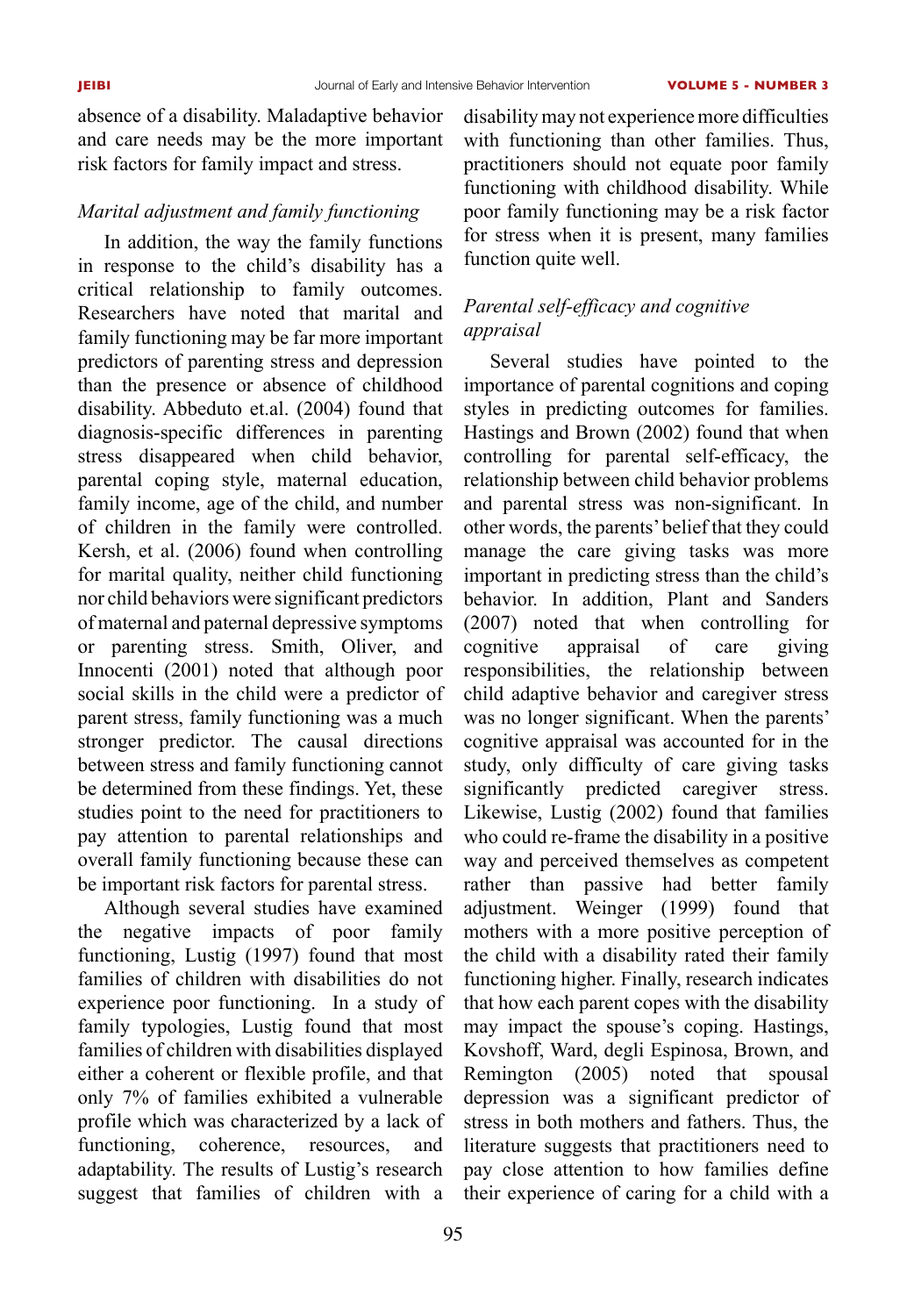disability. Negative cognitions about the disability may represent risk factors for families.

There are many ways in which parents can reframe the disability experience into a positive one. In qualitative studies, parents have reported that their child's disability has given them an increased sense of purpose (Stainton & Besser, 1998); personal growth (Scorgie & Sobsey, 2000; Stainton & Besser, 1998); improved relationships and social networks (Scorgie & Sobsey, 2000; Stainton & Besser;, 1998 Taunt & Hastings, 2002); increased spirituality (Stainton & Besser, 1998; Taunt & Hastings, 2002); increased tolerance and sensitivity (Scorgie & Sobsey, 2000; Taunt & Hastings, 2002); and a more positive future outlook (King, Zwaigenbaum, King, Baxter, Rosenbaum, & Bates, 2006). A positive outlook on childhood disability correlates with decreased feelings of stress and burden (Ylven, Bjorck-Akesson, & Granlund, 2006). Assisting families in finding a positive meaning to their child's disability may prove to be an important intervention in alleviating parent stress. However, further research is needed to understand what types of positive appraisals are the strongest predictors of positive coping and how the stress affects parents' behaviors or relationship behaviors such as the frequency of positive reinforcement used.

## Mother/father differences

 Research suggests that mothers and fathers may experience different impacts of childhood disability and have different needs related to coping with the disability. In comparison to fathers, mothers of children with disabilities have been found to exhibit increased symptoms of depression (Hastings et al., 2005; Olsson & Hwang, 2001), increased caregiver burden (Heller et al.,1997) and increased stress (Dellve, Samuelsson, Tallborn, Fasth, & Hallberg, 2006; Herring,

Gray, Taffe, Tonge, Sweeney, & Einfeld, 2006). Looking comparatively at motherfather differences in families of children with and without developmental disabilities (DD), Oelofsen and Richardson (2006) found that mothers with children with DD experienced increased stress, weaker sense of coherence, and poorer health than their husbands while the comparison group (with children without DD) experienced no mother-father differences. Conversely, one study reported that mothers have more positive perceptions of care giving than fathers (Hastings, et al., 2005). However, smaller studies of approximately 30-40 mother/father pairs did not find significant differences on measures of stress (Dyson, 1997; Keller & Honig, 2004; McCarthy, Cuskelly, van Kraayenord, & Cohen, 2006), family support (Dyson, 1997; McCarthy, et. Al., 2006), family harmony (measured with the Family Environment Scale) (Keller & Honig, 2004), marital adjustment (McCarthy, et. Al, 2006), or family quality of life (Wang, Summers, Little, Turnbull, Poston, & Mannan, 2006). The lack of significant findings in smaller studies suggests that differences between mothers and fathers may be small.

Mothers and fathers may also differ in what contributes to their stress. Keller and Honig (2004) found that for fathers, acceptance of the child with the disability and family harmony reduced stress. While mothers were also affected by family harmony, lower socioeconomic status and greater care demands predicted stress. These differences may represent important differences in the way practitioners should intervene with mothers versus fathers. Further research is needed to better understand what contributes to maternal and paternal stress.

While most of the stress and burden research focuses on parental mental health, the economic burden of raising a child with DD has also been examined. This economic burden has a particular impact on mothers. Comparative studies of parents with and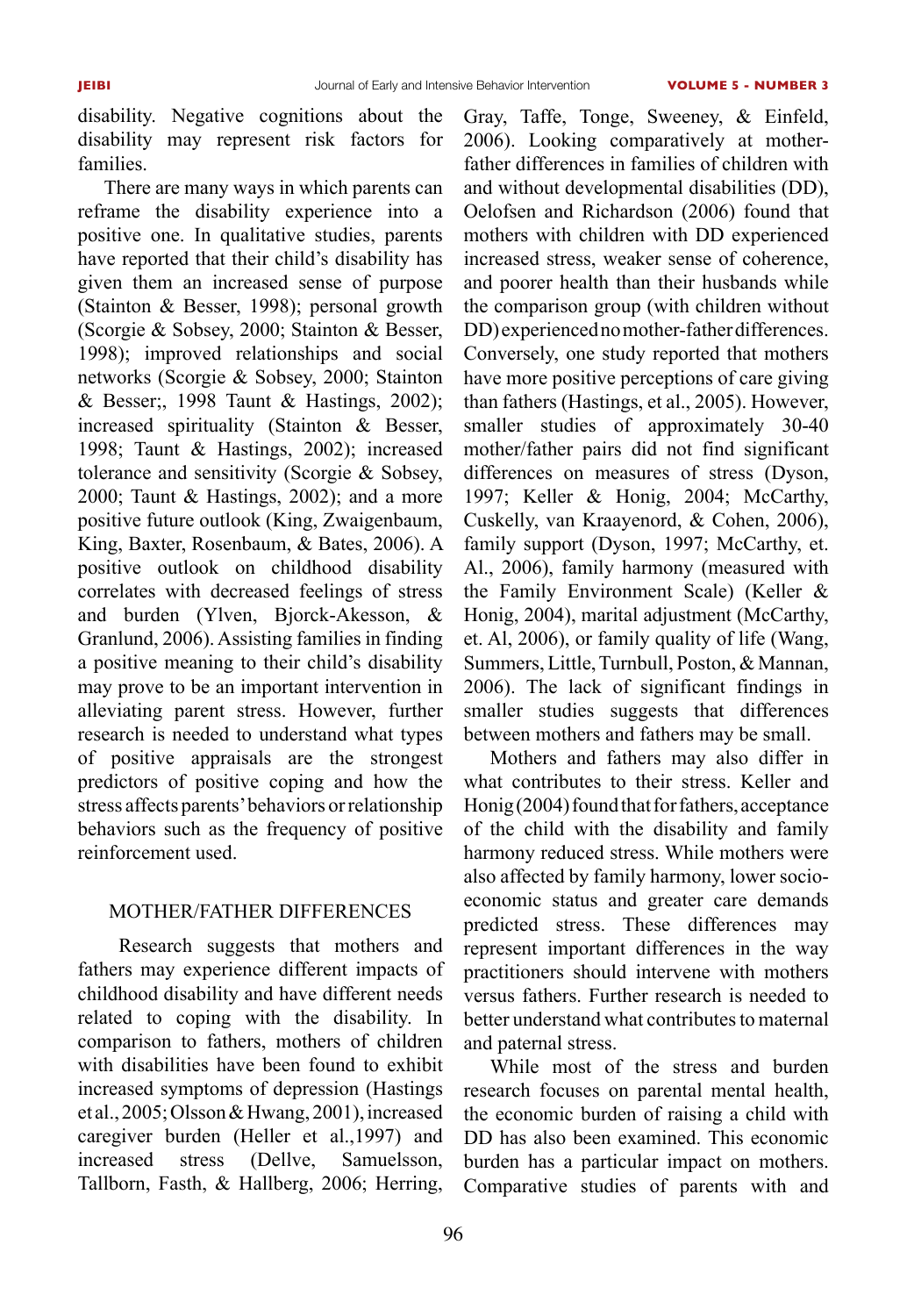without disabilities have noted that mothers of children with disabilities work fewer hours and have lower earnings than mothers of typically developing children (Olsson & Hwang, 2006; Parish, Seltzer, Greenberg, & Floyd, 2004). In addition, mothers report spending more time caring for the child with the disability than fathers (Heller, Hsieh, & Rowitz, 1997) and that the care giving demands associated with the child's disability lead to increased work absenteeism (Warfield, 2001).

# Grandparents and Grandchildren with Disabilities

Grandparents are also being called upon to serve as caregivers for their disabled grandchild(ren). An aging caregiver is often thought of as an aging parent caring for an adult child with a disability**.** Instead, a new and growing population is beginning to garner the attention of researchers and is being referred to as the "skip-generation" (Janick, McCallion, Grant-Griffin, & Kolomer, 2000) caring for grandchildren and in some cases, great-grandchildren. Caregivers of grandchildren with disabilities are overwhelmingly female (e.g., greater than 90%), primarily minority (e.g., African-American, Latino), mostly in their late 50's to early 60's, with some high school education or a high school diploma, and from urban areas (Burnette, 2000; Force, Botsford, Pisano, Holbert, 2000; Janicki et al., 2000). In addition, one study indicates that these grandparent caregivers provide daily care for the grandchild for an average of 7 years (Janicki et al., 2000). Most of the children, who are cared for by their grandparents, are male (59%) with an average age of 4.83 years (Janicki et al., 2000). Most of the grandchildren have multiple problems or disabilities. The most common problems are learning disabilities, developmental delays, attention deficit hyperactivity disorder, intellectual

deficits, speech or hearing problems, and neurological problems (Janicki et al., 2000; McCallion, Janicki, & Kolomer, 2000).

The most common reason for grandparent custody is parental child abuse and neglect (Dubowitz, Feigelman, Harrington, Starr, & Zuravin, 1997; Janicki et al., 2000). Grandparent custody is often sought as an alternative to foster placement. Other reasons included teen mothers not being able to care for their child, AIDS, homelessness, unemployment, poverty, maternal imprisonment, and substance abuse (Burnette, 2000; Janicki et al., 2000; Pinson-Millburg, Schlossberg, & Pyle, 1996).

McCallion et al. (2000) identified five challenges for grandparents trying to care for their grandchildren. One issue was related to guardianship. Many families had informal agreements regarding child placement and legal guardianship had not been established, therefore making it difficult for the grandparents to access formal services (e.g., medical care or school support services). A second issue was financial. Many grandparents had difficulty accessing public assistance or emergency cash and Medicaid. A child staying in a home with a care-giving relative most often falls outside the formal child welfare system making them ineligible for some public benefits such as Temporary Assistance to Needy Families (TANF) (Hegar & Scannapieco, 2000). A third issue with aging grandparents was the lack of time off or respite from the grandchild. A forth issue surrounded the need for emotional support for the grandparents as many grandparents had not addressed their own feelings about the death, drug addiction, or imprisonment of the absent parent. The fifth issue was that grandparents had difficulty navigating the maze of the educational, judicial, and social service systems. For grandparents caring for children with disabilities, this maze of service systems can be particularly complex. Thus, it will be important for clinicians to assess these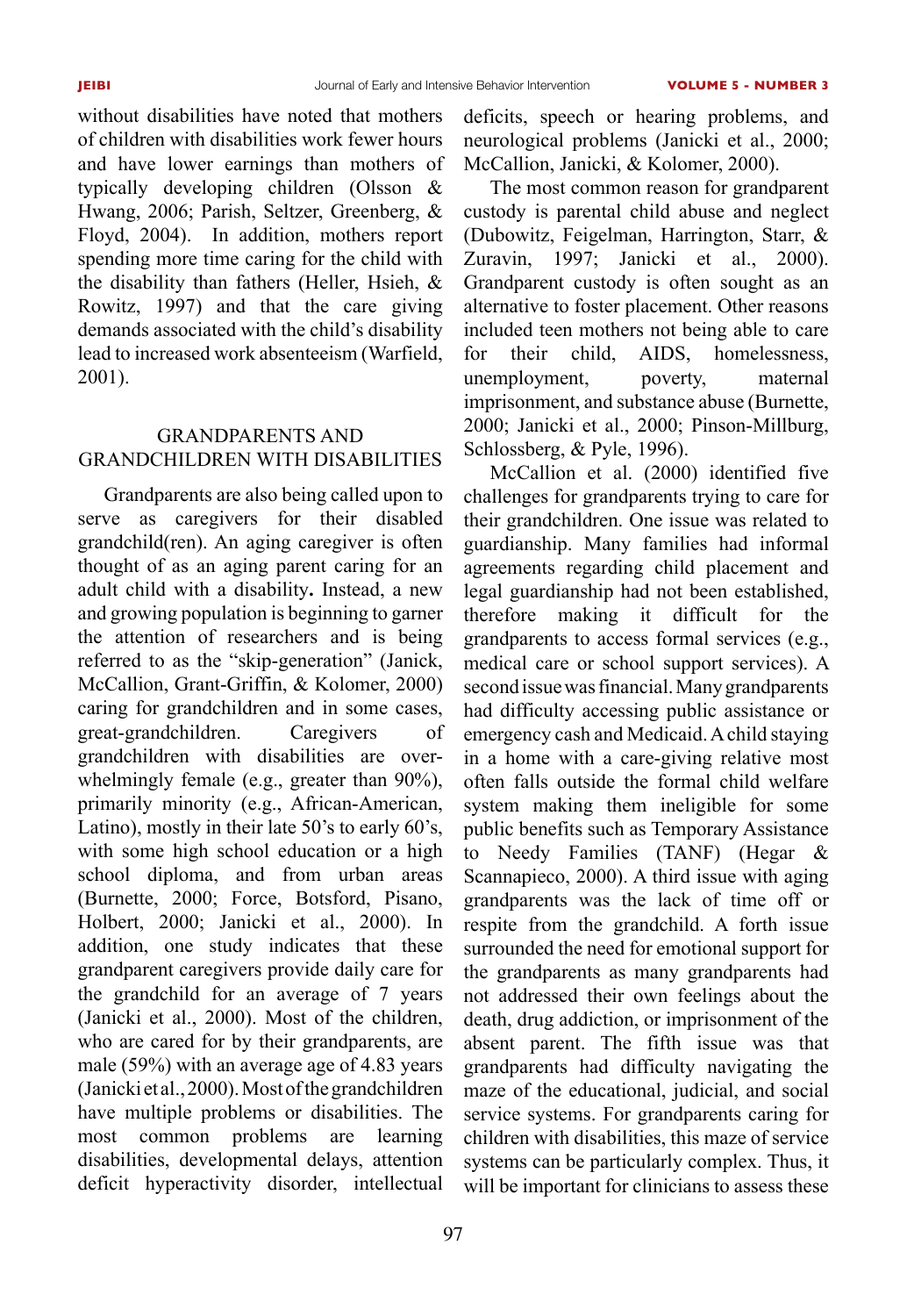five factors when completing a comprehensive assessment.

# *Prevalence of burden and stress in custodial grandparents*

Similar to the findings concerning depression in mothers, grandmothers, who make up 90% of grandparent caregivers, are also susceptible to depression when they are the primary care taker of a disabled grandchild, due to the additional stress of caring for the child (e.g., Dellmann-Jenkins, Blankemeyer, & Olesh, 2002; Kelley, Yorker, Whitley, & Sipe, 2001; Fuller-Thomson & Minkler, 2000). Scales used for measuring depression include the CES-D (Center for Epidemiological Studies Depression Scale (Fuller-Thomson & Minkler, 2000) and the depression subscale of the Brief Symptom Inventory (Kelley, et al., 2001). Other predictors of stress and burden included being African-American, having lower family income, having lower levels of social support, and not receiving welfare support (Burnette, 2000; Kolomer, McCallion, Janick, 2002; Mills et al., 2005).

However, it is not clear if caring for a grandchild with a disability exacts a greater burden for the grandparent than caring for a grandchild without a disability. In a comparative study of grandparents who were raising a grandchild with a disability to grandparents who were raising a child without a disability, few differences were found between perception of health status and depression (Force et al., 2000). Both groups of grandparents had high average scores on the Center for Epidemiologic Studies-Depression (CES-D) scale (13.9 for the disabled child grandparent and 15.8 for the non-disabled child grandparent, with the clinical cutoff score being 16). One difference found was that grandparents of children with a disability were more likely to need help with school. This makes sense as there is a greater likelihood that a child with a disability needs special support services. Two important themes that have been previously identified that were confirmed by this study: both groups of grandparents experienced low access to potentially useful services and low levels of financial supports. This parallels the McCallion et al. (2000) grandparent study.

In another comparative study, Burnette (2000) compared Latino grandparents who were caring for a child with special needs to Latino grandparents who were caring for a grandchild without special needs. Those who were caring for a child with special needs reported greater levels of depression and more unmet service needs than the grandparents who were not caregivers of special needs children. However, the results of this study need to be interpreted cautiously due to the high number of comparisons and the risk of an inflated alpha yielding a statistically significant difference due to chance. Considering these studies together suggest that caring for a grandchild is stressful, but the results are mixed regarding the level of distress experienced if the child has a disability.

Research has typically focused on the negative aspects or burden to the grandparents and its effects on their psychosocial functioning or health. An equally important area of focus is the positive benefits to raising a grandchild with a disability. Positive benefits include greater love and intimacy, finding meaning in the experience of care giving, personal growth, and improved relationships (Gardner, Scherman, Efthimiadis, & Shultz, 2004; Toseland, Smith, & McCallion, 2001).

It is still unclear whether a grandparent raising a child with a disability experiences more stress and burden than a grandparent raising a grandchild without a disability. Borrowing from the parent research, what may be most important is how the grandparent views the care giving experience. Thus grandparents who are able to reframe the situation in a positive way and are more accepting of the disability could experience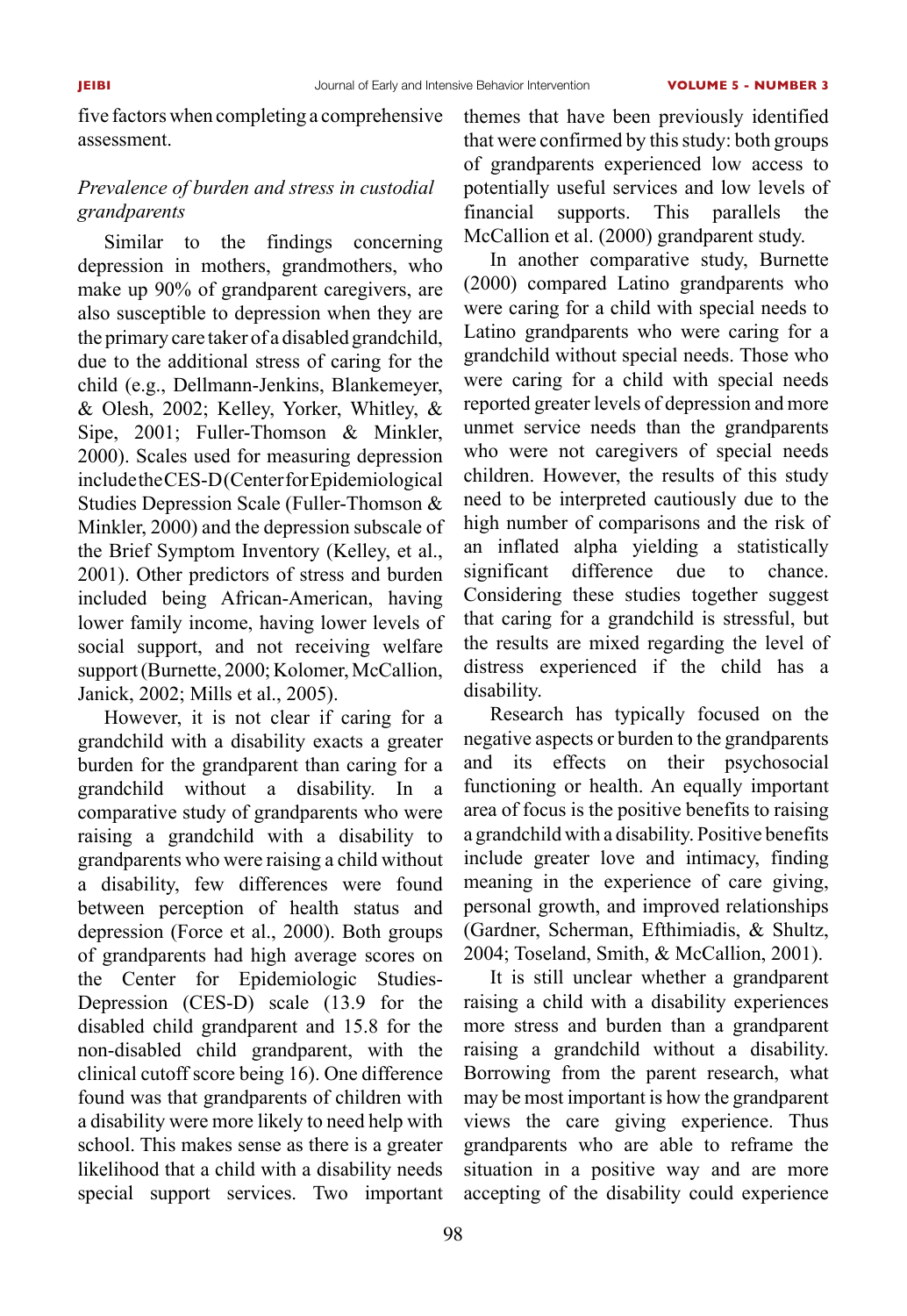less stress and burden. However, research with grandparents is still needed to substantiate this assumption.

## Culture and Disabilities

There is an increasing understanding among disability scholars that disability is a social construct, which is defined variably across cultures (Ferguson, 2001; Olkin, 1999). Culture has implications for how families define and experience disability, how families experience their interactions with the formal service system, and how parental child rearing values develop. While many examples of cultural differences around disability could be given, we will give a few that highlight issues that practitioners need to consider.

Culture influences the way families define disability. Two examples, the first one coming from one of the author's clinical experience, illustrate how families from India and China might define a specific condition very differently than a clinician native to the United States. For example, a clinician from an early intervention program, targeting children from birth to age 3 with developmental delays or disabilities, was referred to a family who recently emigrated from India. The presenting problem was that the child was not walking, or even crawling very well. During the assessment, the worker noticed that the child had extra digits on both hands and feet. When asked when they planned to schedule surgery to remove the extra digits, the mother indicated that no surgery would be scheduled as several of their extended family members had extra digits and were not hampered or hindered by being polydactyl. The clinician identified being polydactyl as a disability based on her culture, while the family identified the condition as a family trait based on their culture.

A study conducted in China also illustrates how culture can influence how a problem is defined. Families may experience different

levels of social stigma related to disability depending on their cultural context. For instance, "There are many people in China who continue to think that any child who develops in a non-typical fashion is a *shazi* – an idiot." (McCabe, 2007, p. 48). A study focused on children with autism found that children and their families experienced discrimination, limited educational opportunities, and limited support.

## *Culture and stress*

Cultural influence can also be a mediator of stress. For example, a study examining the relationship between Panamanian grandmothers and their disabled grandchildren (Gardner et al., 2004) indicates less emotional distress was experienced by the grandmothers related to the birth of a grandchild with a disability than by American grandmothers. The Panamanian grandmothers focused less on personal loss, grief, and stigma related to having a grandchild with a disability and more on the current needs and resources for the disabled child as compared to their American counterparts. In addition, only about 10% of the grandmothers expressed fear about their grandchild experiencing social rejection or discrimination from the Panamanian community. The birth of a disabled child is viewed as less of a life altering event by grandmothers in the Panamanian community and the focus is more on the needs of the child and less on the status of the grandmother and thus the perception and reaction to the disability is related to the amount of stress and burden experienced.

A comparative study of Latina mothers and Anglo-American mothers with children with developmental disabilities found depression was higher and morale was lower with the Latina mothers, but the two groups did not differ on parenting stress ratings (Blacher & McIntyre, 2005). Latina mothers reported both greater depression and greater positive impact than Anglo-American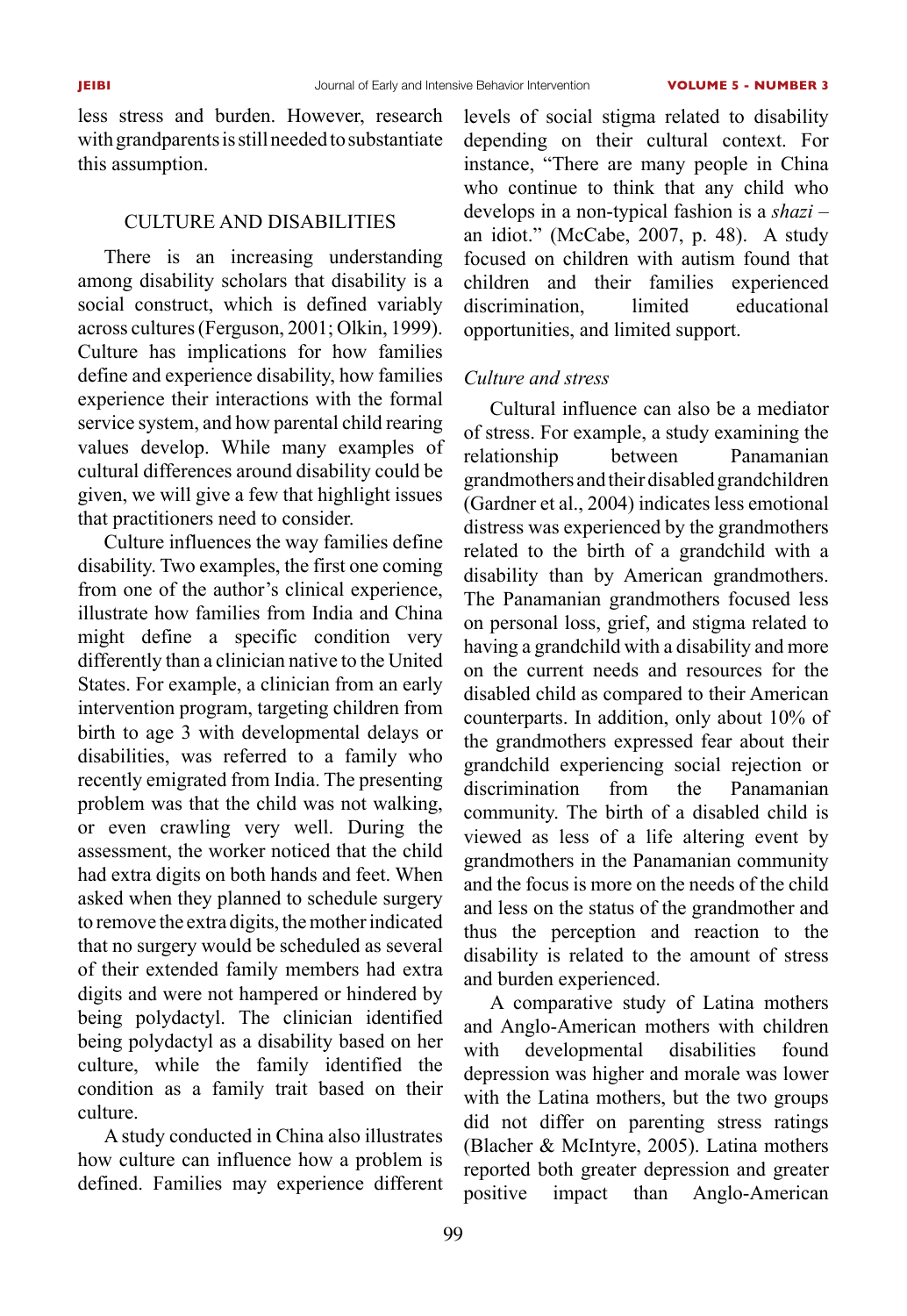mothers. This finding is similar to the finding of Hastings et. al. (2005) that regardless of race and ethnicity, mothers report both greater depression and greater positive impacts than fathers. While these dynamics are not fully understood, it is important to note that parents can experience both greater positive and negative outcomes simultaneously.

## *Culture, parental values, and access to care*

Culture and personal experiences influence child-related parental values (Arcia & Johnson, 1998). Taken a step further, researchers found that acculturated Mexican-American mothers were more similar to nonacculturated Mexican mothers in their child rearing beliefs than to American mothers (Arcia, Reyes-Blanes, Vazquez-Montilla, 2000). This suggests that parental child rearing values may be influenced more by the context of the family than the social environment. Therefore, it is important to identify parental definitions and values, and not assume that the family has mainstream American values, even when the parent seems to have acculturated to the Anglo-American culture.

Culture can also influence access to care. A study examining Asian mothers and Malay Muslim mothers with children with intellectual disabilities, found some interesting differences that the researchers attribute to differences in culture. The behavior of Muslim mothers appears to be guided by Islamic syariah (laws) (Ow, Tan, & Goh, 2004). Roles of the father and mother are clearly stipulated and support from within the family and community are viewed as sufficient. Conversely, Asian mothers believe they have options for support beyond the family (Ow, Tan, & Goh, 2004). This has direct practice implications in that Asian mothers may be more willing to seek out formal supports while Muslim mothers may not.

The examples in this section highlight the significance of culture and its affect on how childhood disability is defined and experienced. It is important for clinicians to assess how the family defines the child's disability or the child's behavior. Considering the examples given above, clinicians should be aware of the many different ways that families might view a presenting problem. The family's assessment is an important consideration in how an intervention proceeds. Culture also influences how families, primarily the mothers, seek help and support. It is important for clinicians working with families of young children to recognize that families from other cultures may not be aware of school policies, school culture, and social service agency culture within the United States. In addition, families from other cultures may have different traditions regarding their relationships to school and agency authorities (e.g., only the father speaks to authorities on behalf of the family or extended family members are invited to school meetings as well as parents). Clinicians need to be open to the ways in which families communicate with them about their needs. At the same time, clinicians need to be willing to orientate families to U.S. school culture and policies.

## **INTERVENTION**

The review of literature points out that caregivers experience different impacts of having a child with a disability and different needs for support related to the needs of the child, the relationship of the caregiver (e.g. father, grandmother), and the cultural context. One of the needs of caregivers is to be given opportunities to nurture healthy family functioning and find positive meaning in their care giving experience. As one special educator and sibling of a person with a disability points out, professionals need to allow families to "be a family first, and then do programming after that". He further explains: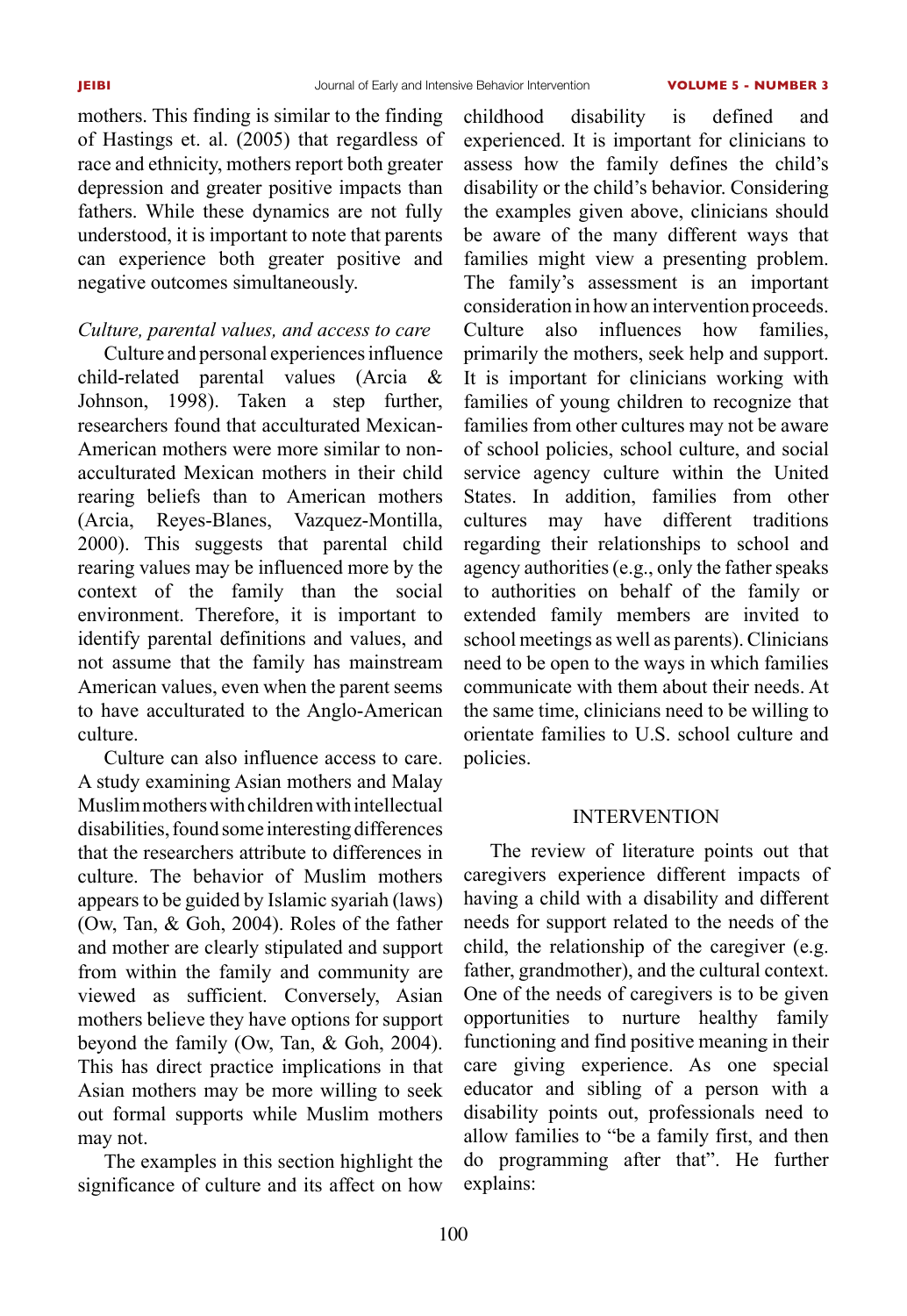*"[H]ave you ever lived with a person with severe disabilities? There isn't time to do all these [in-home] programs. You know, I would prefer to have a healthy family, one that can sit at a dinner table… When I talk with [families] about that, it's amazing how much guilt is released to be able to…be a family first…have some fun with your children" (Marks, Matson, & Barraza, 2005, p. 214).* 

Another need is for caregivers to have the opportunity to deal with other family issues aside from the disability. Families of children with disabilities have all the joys and stresses of a typical family. Clinicians need not assume that all family problems are related to the child's disability. For example, poor marital and family functioning have been linked to parental stress in families of children with disabilities (Kersh, et. al., 2006; Smith, et. al., 2001). Yet, because these studies of parenting stress and family functioning are not comparative to families of children without disabilities, we do not know if these issues are unique. The occurrence of poor family functioning in a family with a child with a disability may not always be attributable to the disability. Clinicians need to be aware of the fact that the child's disability may not always be the presenting problem.

# *Cognitive-behavioral techniques, problemfocused coping, and empowerment*

While much literature has examined the risk of stress, burden, and depression in families of children with disabilities, less literature has examined interventions that are aimed at ameliorating that stress. Hastings and Beck (2004) conducted a literature review and found a few limited, but promising approaches for parental stress. Most of the studies of interventions for parental stress utilized some form of cognitive (e.g., enhancing problem solving, cognitive restructuring, setting goals) and behavioral techniques (e.g., operant conditioning, reinforcement, punishment, extinction) delivered in both groups and individual formats. The aim was to improve child behavioral management techniques, which ultimately led to decreased parental stress. Other interventions including case management services and respite care also show some benefit (Chan & Sigafoos, 2001).

Another area of research relevant to improving parent well-being involves an understanding of problem-focused coping. Problem-focused coping includes the use of cognitive and behavioral problem-solving in order to manage the source of stress. That is, with problem-focused coping the person takes some action to reduce their stress. For example, the person can develop a problem list and then prioritize the problem list starting with the most pressing issue. Conversely, emotional focused coping seeks to change a person's negative emotional state by focusing on moderating the negative emotion. These could include such techniques as using relaxation techniques, rethinking the problem in a more positive light, and denial. Essex, Seltzer, and Krauss (1999) found that mothers who coped with their child's disability using problem-focused coping experienced less burden and depression than those who employed emotion-focused coping, which simply seeks to manage the emotions surrounding the source of stress. However Essex et al. (1999) found that fathers did not get the same benefits from problem-focused coping and only experienced decreases in burden when they refrained from emotionfocused coping. Similarly, Ylven et al. (2006) point out that emotion-focused coping is only beneficial in situations that are beyond the caregiver's control. These findings suggest that clinicians may be able to decrease caregiver stress by helping the caregiver to focus on aspects of the disability that are under his/her control (such as asking for assistance and advice when needed or advocating for the child's needs).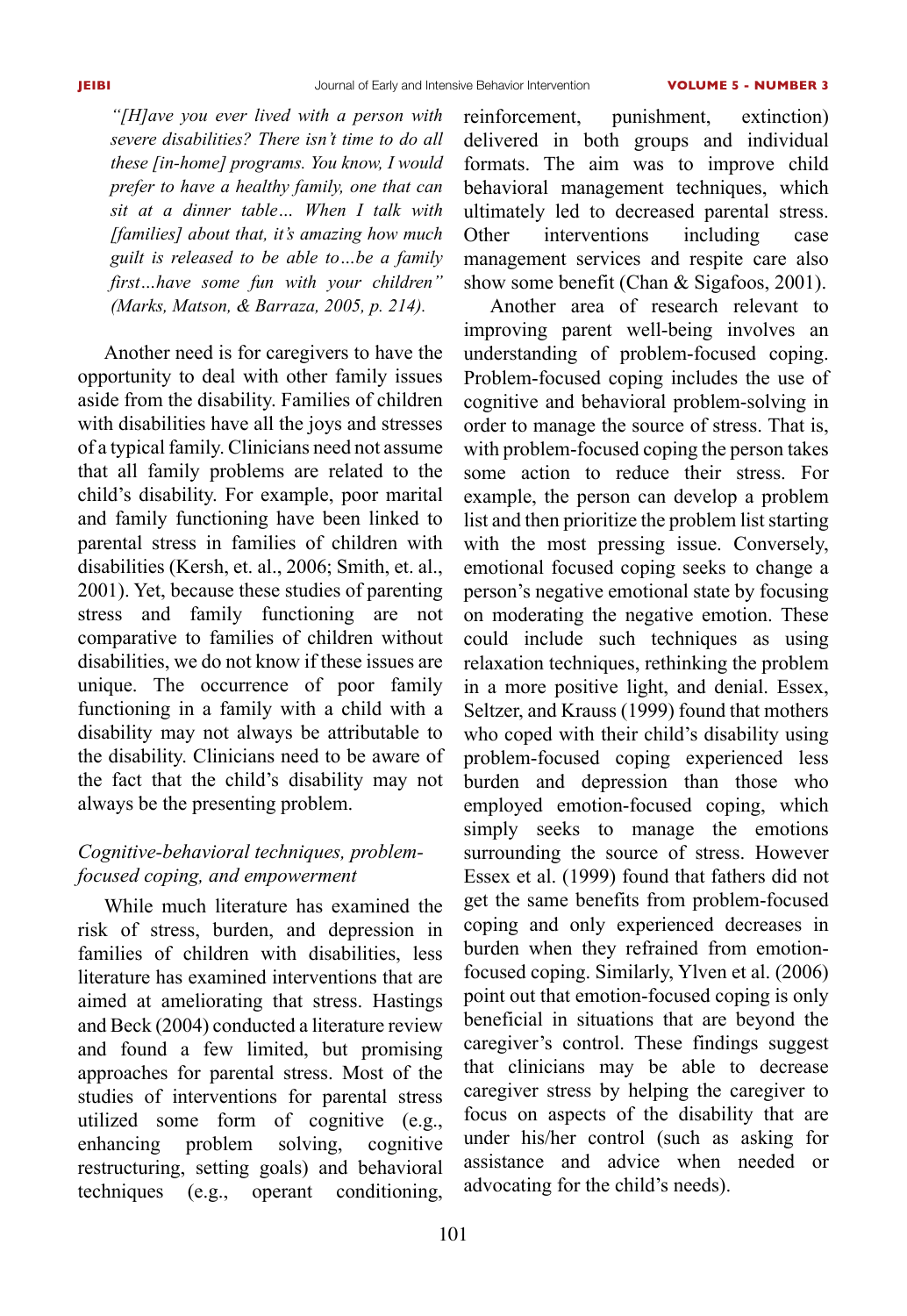Another intervention concept closely related to problem-focused coping is the parent's sense of empowerment. Empowerment has been defined as "a person's (1) access to and control over needed resources, (2) decision-making and problem-solving abilities, and (3) acquisition of instrumental behavior needed to interact effectively with others to procure resources" (Dunst, Trivette, & Deal, 1988, p. 3). Interventions that involve empowerment hold promise for helping families deal with the stress of having a child with a disability. Yet, little empirical work has been done to establish the benefits of empowerment. Dempsey and Dunst (2004) found that families experience greater empowerment when they experienced greater comfort and autonomy in their relationships with professionals. In considering the outcomes of empowerment approaches, Neely-Barnes, Graff, Marcenko, and Weber (2008) have found that when families make more decisions, they receive more services and experience greater satisfaction. More research is needed to determine if there are other ways in which empowerment improves outcomes for families. However, for practitioners, it is important to note that preliminary research suggests that giving families more control over their services and creating a greater sense of comfort and autonomy is beneficial.

# *Future and long-term planning*

As discussed in the literature review, an increasing number of grandparents are caring for children with disabilities. This increase in the number of older caregivers creates a need for information about long-term planning. Most long-term planning programs address both financial planning and living arrangements and provide caregivers with a step-by-step guide. For example, the Planned Lifetime Advocacy Network (PLAN) explains to caregivers how to help the person with a disability build informal relationships; how to

plan for residential stability; how to deal with guardianship and assist the person with a disability with life choices; and how to develop a will and plan an estate (Etmanski, 2000). Many programs for aging caregivers have been created. Although few of these programs have been evaluated, most anecdotal reports on long-term planning suggest that these approaches are helpful (Heller, 2000). In addition, one small controlled study of long-term planning indicated that older families who participated in a program were more likely to establish special needs trusts, to look into residential placement, and to put their desires for the future of the person with a disability in writing (Heller  $\&$  Caldwell, 2006). Practitioners working with young children should know that these types of programs are available and may be particularly beneficial to older families.

# *Interventions specific to gender, age, and ethnicity of caregiver*

Another consideration in planning interventions for caregivers is whether all family caregivers will benefit from the same types of interventions. As the review of literature suggests, fathers may have very different concerns and needs from mothers and grandparents may have different needs from parents. Parents may have different needs across cultures. Interventions such as support groups that are specifically for custodial grandparents, fathers, or parents of a particular cultural group may have particular value.

For example, one controlled study examined a specific intervention for grandparents caring for a child with a disability. This intervention focused on support groups, which provided both support and education about services available to children with disabilities. The support groups were effective in reducing depressive symptomology and improving a sense of mastery as compared to the control group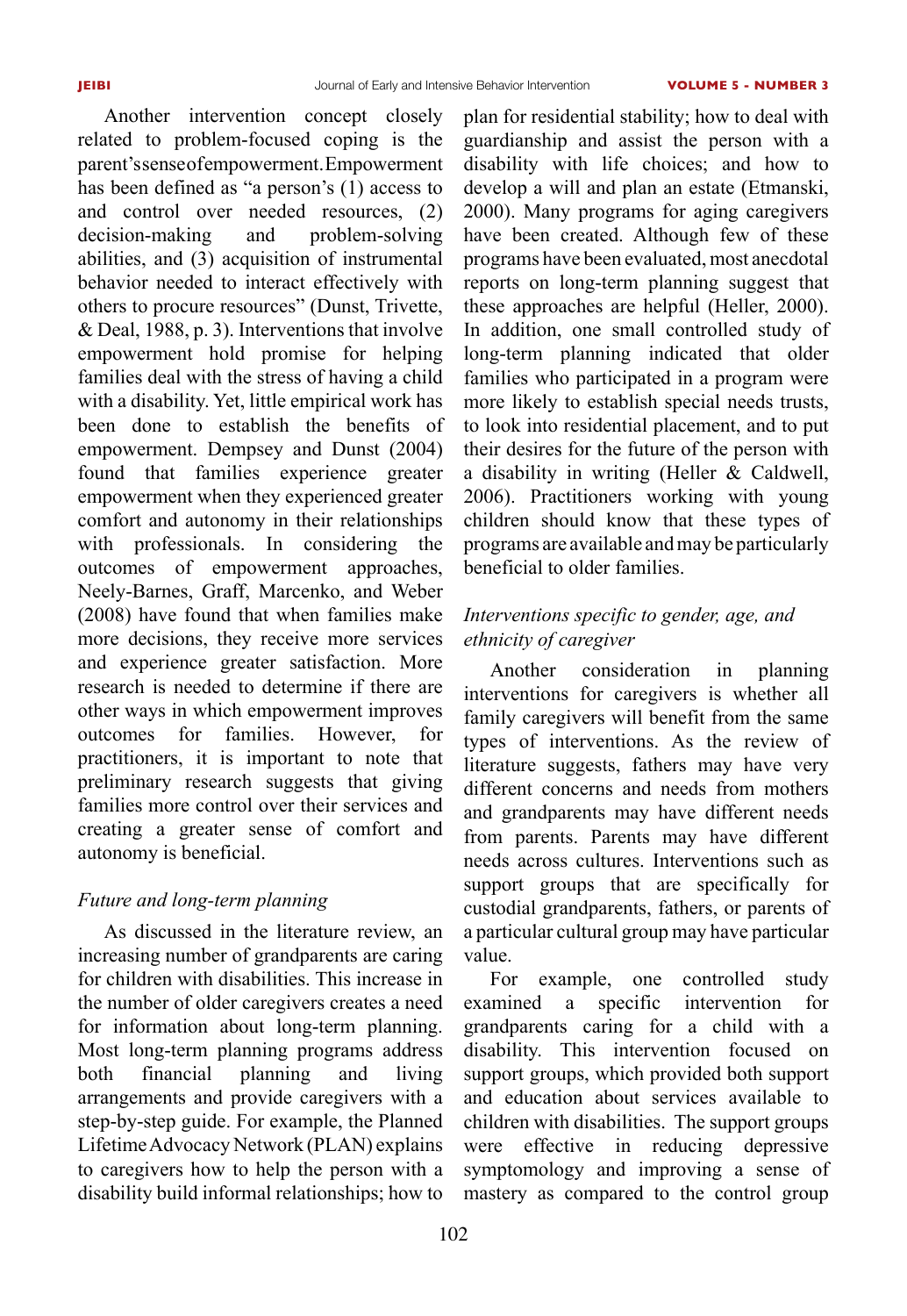(McCallion, Janicki, & Kolomer, 2004). Another study regarding grandparents raising grandchildren, but not necessarily children with a disability, found multimodal, homebased intervention with monthly support groups significantly reduced stress and improved the level of public benefits the family received. This intervention can serve as a model for future study with grandparents raising children with disabilities (Kelley et al., 2001). Both of these studies suggest potential avenues of intervention and research with grandparents. In addition, research is needed to evaluate the value of support groups for fathers or for specific ethnic minorities.

# *Financial and respite support*

Caregivers of children with disabilities benefit from concrete services such as stipend programs and respite care. In two studies of a cash subsidy program, Herman (1991; 1994) found that parents rated the cash subsidy as helpful, as improving their overall family life and ability to care for their child with a disability, and that they were able to get more respite care and professional services due to the subsidy. Similarly, Meyers and Marcenko (1989) found that cash subsidies reduced family financial stress and led to fewer families anticipating out of home placement. Chan and Sigafoos (2001) found that respite care reduced short term stress for mothers and had a particularly positive effect on mothers of younger children in their review of the respite care literature. Herman and Marcenko (1997) found that the respite care had an indirect effect on maternal depression mediated by adequacy of time and adequacy of babysitting resources. When mothers received respite care, they felt they had more time and more adequate babysitting resources. These more positive perceptions in turn led to a decrease in maternal depression. Since mothers bear the brunt of the economic impact of having a child with a disability, it is not surprising that stipend and respite care

programs would be particularly beneficial to mothers. Although concrete services are beneficial to families, they are often underfunded and difficult for families to access. Clinicians can assist families by advocating that they get adequate services.

## Future Directions

This review of literature points to several future directions for both researchers and practitioners. First, it points to the need for more research into the impact of caregivers positive perceptions of their child with a disability. While we know that family members have positive perceptions, we do not know what types of positive perceptions improve family coping. More information about the benefits of positive perceptions would assist practitioners, particularly those who employ cognitive-behavioral interventions with caregivers. This line of research could also clarify whether positive perceptions differ for mothers versus fathers and whether gender moderates the relationship between positive perceptions and parental coping. Research on this topic might also clarify whether different interventions are needed for mothers versus fathers.

We need more research into the cultural competency of our interventions with parents of children with disabilities. Although we know that families differ across cultures, little research has examined the cultural competency of interventions. In particular, studies of interventions that address needs of specific ethnic or cultural groups would be a much needed addition to the literature. In addition, future research could examine whether the cultural competency of practitioners improves family and child outcomes.

Additional research is also needed into interventions with grandparent caregivers. It is difficult to draw full and valid conclusions due to the limitations of the research. Similar to the parent research, most of the studies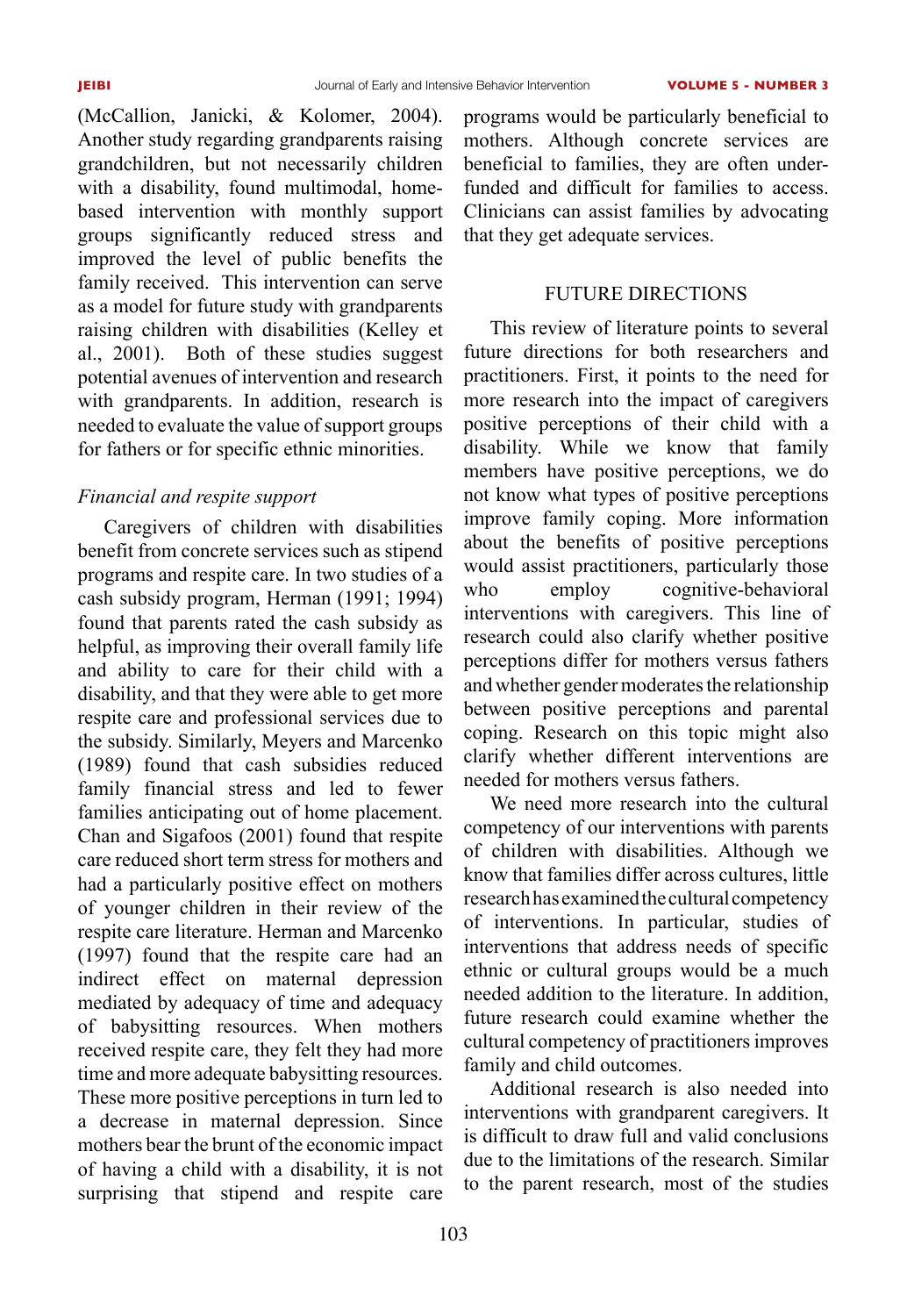#### **REFERENCES**

utilized availability sampling, thus making generalizations difficult. Another significant limitation of the research is the reliance on self-report measures. For instance, grandparents reported their grandchild's diagnosis. There were no reliability or validity data pertaining to the accuracy of the selfreported diagnosis. Finally, there was only one controlled study found examining a specific intervention for this population. Previous researchers have done well to identify a "new" population of need, but further research is needed to fully understand the scope of the problem and how best to intervene. Further research could clarify whether interventions that work with parents would also be effective with grandparents.

Most importantly, this review of research points out that there is a large variation in the experience of caring for a child with a disability. Practitioners need to be aware of the fact that care giving produces both positive and negative experiences. Parents and grandparents may react to the care giving experience in many different ways. In addition, practitioners need to keep in mind that caregivers and other family members have needs for support in addition to the needs of the child with the disability. This review of literature points out that healthy family functioning is important and that practitioners need to support the needs of the entire family and not just the needs of the child with a disability. Finally, the research suggests that the way family members perceive their care giving experience may be just as important for their coping and functioning as the actual day-to-day demands of care giving. Practitioners working with young children can play an important role in helping family members reframe their care giving experience in positive ways and assisting family members in feeling like they have the knowledge, skills, and ability to successfully advocate for what their children need.

- Abbeduto, L., Seltzer, M. M., Shattuck, P., Krauss, M. W., Orsmond, G., & Murphy, M. M. (2004). Psychological well-being and coping in mothers of youths with autism, Down Syndrome, or Fragile X Syndrome. *American Journal on Mental Retardation, 109*, 237-254.
- Arcia, E., & Johnson, A. (1998). When respect means to obey: Immigrant Mexican mothers' values for their children. *Journal of Child and Family Studies, 7,* 79- 95.
- Arcia, E., Reyes-Blance, M., & Vazquez-Montilla, E. (2000). Constructions and reconstructions: Latino parent's values for children. *Journal of Child and Family Studies, 9,* 333-350.
- Baker, B. L., Blacher, J., & Olsson, M. B. (2005). Preschool children with and without developmental delay: Behavior problems, parents' optimism and well-being. *Journal of Intellectual Disability Research, 49*, 575-590.
- Baker-Ericzen, M. J., Brookman-Frazee, L., & Stahmer, A. (2005). Stress levels and adaptability in parents of toddlers with and without autism spectrum disorders. *Research & Practice for Persons with Severe Disabilities, 30*, 194-204.
- Baxter, C., Cummins, R. A., & Yiolitis, L. (2000). Parental stress attributed to family members with and without disability: A longitudinal study. *Journal of Intellectual & Developmental Disability, 25*, 105- 118.
- Blacher, J., & McIntyre, L. L. (2006). Syndrome specificity and behavioral disorders in young adults with intellectual disability: Cultural differences in family impact. *Journal of Intellectual Disability Research, 50*, 184-198.
- Burnette, D. (2000). Latino grandparents rearing grandchildren with special needs: Effects of depressive symptomology. *Journal of Gerontological Social Work, 33*, 1-16.
- Chan, J. B., & Sigafoos, J. (2001). Does respite care reduce parental stress in families with developmentally disabled children? *Child & Youth Care Forum, 30*, 253-263.
- Dellve, L., Samuelsson, L., Tallborn, A., Fasth, A., & Hallberg, L. R. M. (2006). Stress and well-being among parents with children with rare diseases: A prospective intervention study. *Journal of Advanced Nursing, 53*, 392-402.
- Dellmann-Jenkins, M., Blankemeyer, M., & Olesh, M.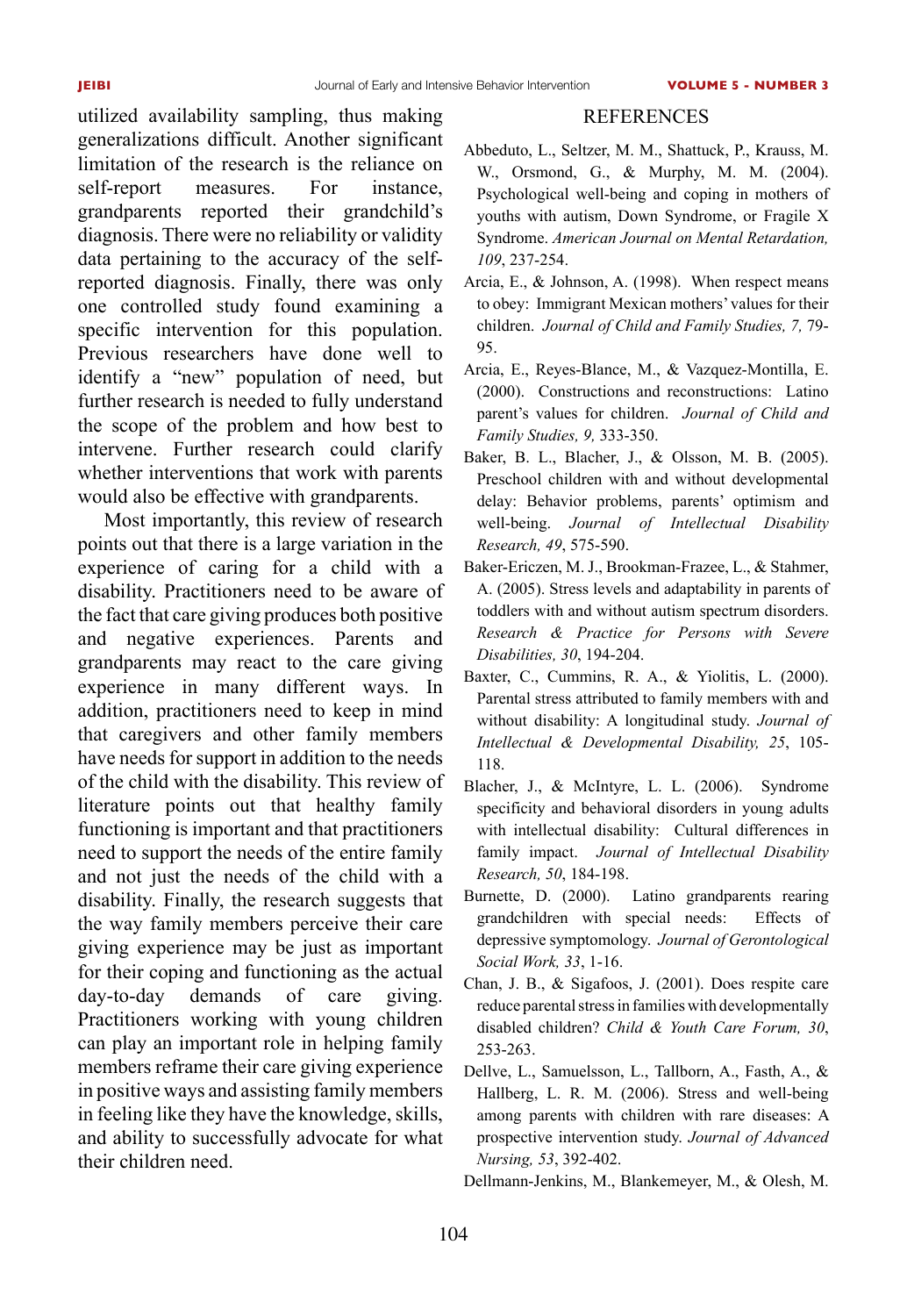(2002). Adults in expanded grandparent roles: Consideration for practice, policy, and research. *Educational Gerontology, 28,* 219-235.

- Dempsey, I., & Dunst, C. J. (2004). Help giving styles and parent empowerment in families with a young child with a disability. *Journal of Intellectual & Developmental Disability, 29*, 40-51.
- Dubowitz, H., Feigelman, S., Harrington, D., Starr, R., & Zuravin, S. (1994). Children in kinship care: How do they fare? *Children and Youth Services Review, 17*, 85-106.
- Dunst, C., Trivette, C., & Deal, A. (1988). *Enabling and empowering families: Principles and guidelines for practice*. Newton, MA: Brookline Books.
- Dyson, L. L. (1997). Fathers and mothers of school-age children with developmental disabilities: Parental stress, family functioning, and social support. *American Journal on Mental Retardation, 102*, 267- 279.
- Essex, E. L., Seltzer, M. M., & Krauss, M. W. (1999). Differences in coping effectiveness and well-being among aging mothers and fathers of adults with mental retardation. *American Journal on Mental Retardation, 104*, 545-563.
- Etmanski, A. (2000). *A good life for you and your relative with a disability.* Burnaby, BC: Planned Lifetime Advocacy Network.
- Ferguson, P. M. (2001). Disability studies and the exploration of parental response to disability. In G. L. Albrecht, K. D. Seelman, & Michael Bury (Eds.), *Handbook of Disability Studies* (pp. 373-395). Thousand Oaks, CA: Sage.
- Force, L. T., Botsford, A., Pisano, P. A., & Holbert, A. (2000). Grandparents raising children with and without a developmental disability: Preliminary comparisons. *Journal of Gerontological Social Work*, 33, 5-21.
- Fuller-Thomson, & Minkler, M. (2000). African-American grandparents raising grandchildren: A national profile of demographic and health characteristics. *Health & Social Work, 25,* 109-118.
- Gardner, J. E., Scherman, A., Efthimiadis, M. S., & Shultz, S. K. (2004). Panamanian grandmothers' family relationships and adjustment to having a grandchild with a disability. *International Journal of Aging and Human Development, 59,* 305-320.
- Hastings, R. P., Kovshoff, H., Ward, N. J., degli Espinosa, F., Brown, T., & Remington, B. (2005). Systems analysis of stress and positive perceptions in mothers and fathers of pre-school children with

autism. *Journal of Autism and Developmental Disorders, 35*, 635-644.

- Hastings, R. P., & Beck, A. (2004). Practitioner review: Stress intervention for parents of children with intellectual disabilities. *Journal of Child Psychology and Psychiatry, 45,* 1338-1349.
- Hastings, R. P., & Brown, T. (2002). Behavior problems of children with autism, parental self-efficacy, and mental health. *American Journal on Mental Retardation, 107*, 222-232.
- Hayden, M. F., & Goldman, J. (1996). Families of adults with mental retardation: Stress levels and need for services. *Social Work, 41*, 657-667.
- Hegar, R., & Scannapieco, M. (2000). Grandma's babies: The problem of welfare eligibility for children raised by relatives. *Journal of Sociology and Social Welfare, 27,* 153-171.
- Heller, T. (2000). Supporting adults with intellectual disabilities and their families in planning and advocacy: A literature review. *Physical & Occupational Therapy in Geriatrics, 18*, 59-73.
- Heller, T., & Caldwell, J. (2006). Supporting aging caregivers and adults with developmental disabilities in future planning. *Mental Retardation, 44*, 189-202.
- Heller, T., Hsieh, K., & Rowitz, L. (1997). Maternal and paternal care giving of persons with mental retardation across the lifespan. *Family Relations, 46*, 407-415.
- Herman, S. E. (1991). Use and impact of a cash subsidy program, *Mental Retardation, 29*, 253-258.
- Herman, S. E. (1994). Cash subsidy program: Family satisfaction and need. *Mental Retardation, 32*, 416- 421.
- Herman, S. E., & Marcenko, M. O. (1997). Perceptions of services and resources as mediators of depression among parents of children with developmental disabilities. *Mental Retardation, 35*, 458-467.
- Herring, S., Gray, K., Taffe, J., Tonge, B., Sweeney, D., & Einfeld, S. (2006). Behavior and emotional problems in toddlers with pervasive developmental disorders and developmental delay: Associations with parental mental health and family functioning. *Journal of Intellectual Disability Research, 50*, 874-882.
- Hung, J. W., Wu, Y., & Yeh, C. (2004). Comparing stress levels of parents of children with cancer and parents of children with physical disabilities. *Psycho-Oncology, 13*, 898-903.
- Janicki, M. P., McCallion, P., Grant-Griffin, L. & Kolomer, S. R. (2000). Grandparent caregivers I: Characteristics of the grandparents and the children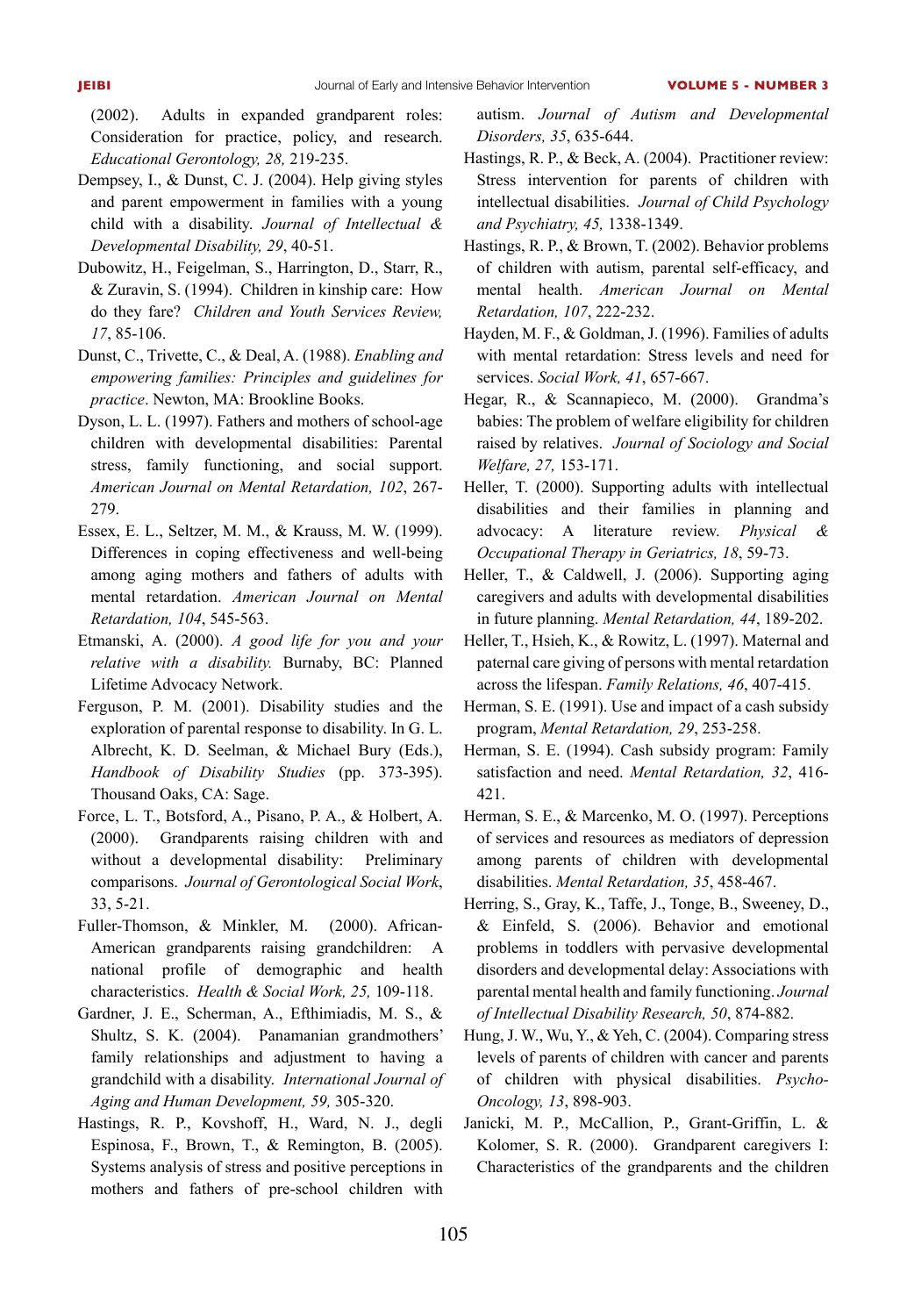with disabilities for whom they care. *Journal of Gerontological Social Work, 33,* 35-55.

- Keller, D., & Honig, A. S. (2004). Maternal and paternal stress in families with school-aged children with disabilities. *American Journal of Orthopsychiatry, 74*, 337-348.
- Kelley, S. J., Yorker, B. C., Whitley, D. M., & Sipe, T. A. (2001). A multimodal intervention for gandparents raising grandchildren: Results of an exploratory study. *Child Welfare, 80*, 27-50.
- Kersh, J., Hedvat, T. T., Hauser-Cram, P., & Warfield, M. E. (2006). The contribution of marital quality to the well-being of parents of children with developmental disabilities. *Journal of Intellectual Disability Research, 50*, 883-893.
- King, G. A., Zwaigenbaum, L., King, S., Baxter, D., Rosenbaum, P., & Bates, A. (2006). A qualitative investigation of changes in the belief systems of families of children with autism or Down Syndrome. *Child: Care, Health, & Development, 32,* 353-369.
- Kolomer, S. R., McCallion, P., & Janicki, M. P. (2002). African-American grandmother carers of children with disabilities: Predictors of depressive symptoms. *Journal of Gerontological Social Work, 37,* 45-62.
- Lewis, P., Abbeduto, L., Murphy, M., Richmond, E., Giles, N., Bruno, L., Schroeder, S., Anderson, J., & Orsmond, G. (2006). Psychological well-being of mothers of youth with Fragile X Syndrome: Syndrome specificity and within-syndrome variability. *Journal of Intellectual Disability Research, 50*, 894-904.
- Lustig, D. C. (1997). Families with an adult with mental retardation: Empirical family typologies. *Rehabilitation Counseling Bulletin, 41*, 138-157.
- Lustig, D. C. (2002). Family coping in families with a child with a disability. *Education and Training in Mental Retardation and Developmental Disabilities, 37*, 14-22.
- Marks, S. U., Matson, A., & Barraza, L. (2005). The impact of siblings with disabilities on their brothers and sisters pursuing a career in special education. *Research & Practice for Persons with Severe Disabilities, 30*, 205-218.
- McCabe, H. (2007). Parent advocacy in the face of adversity: Autism and families in the People's Republic of China. *Focus on Autism and Other Developmental Disabilities, 22,* 39-50.
- McCallion, P., Janicki, M. P., Grant-Griffin, L., & Kolomer, S. (2000). Grandparent carers II: Service needs and service provision issues. *Journal of Gertontological Social Work, 33,* 57-84.
- McCallion P., Janicki, M. P., & Kolomer, S. (2004). Controlled evaluation of support groups for grandparent caregivers of children with developmental disabilities and delays. *American Journal of Mental Retardation, 109,* 352-361.
- McCarthy, A., Cuskelly, M., van Kraayenoord, C. E., & Cohen, J. (2006). Predictors of stress in mothers and fathers of children with Fragile X Syndrome. *Research in Developmental Disabilities, 27*, 688-704.
- Meyers, J. C., & Marcenko, M. O. (1989). Impact of a cash subsidy program for families of children with severe developmental disabilities. *Mental Retardation, 27*, 383-387.
- Mills, T. L., Gomez-Smith, Z., & De Leon, J. M. (2005). Skipped generation families: sources of psychological distress among grandmothers of grandchildren who live in homes where neither parent is present. *Marriage & Family Review, 37*, 191-121.
- Neely-Barnes, S. L., Graff, J. C., Marcenko, M. O., & Weber, L. A. (2008). Family decision-making: Benefits to persons with developmental disabilities and their family members. *Intellectual and Developmental Disabilities, 46,* 93-105*.*
- Neely-Barnes, S. L., & Marcenko, M. O. (2004). Predicting impact of childhood disability on families: Results from the 1995 National Health Interview Survey Disability Supplement. *Mental Retardation, 42*, 284-293.
- Oelofsen, N., & Richardson, P. (2006). Sense of coherence and parenting stress in mothers and fathers of preschool children with developmental disability. *Journal of Intellectual & Developmental Disability, 31*, 1-12.
- Olkin, R. (1999). *What psychotherapists should know about disability*. New York: The Guilford Press.
- Olsson, M. B., & Hwang, C. P. (2001). Depression in mothers and fathers of children with intellectual disability. *Journal of Intellectual Disability Research, 45*, 535-543.
- Olsson, M. B., & Hwang, C. P. (2006). Well-being, involvement in paid work and division of child-care in parents of children with intellectual disabilities in Sweden. *Journal of Intellectual Disability Research, 50*, 963-969.
- Ow, R., Tan, T. T., & Goh, S. (2004). Diverse perceptions of social support: Asian mothers of children with intellectual disabilities. *Families in Society: The Journal of Contemporary Social Services, 85,* 214- 220.